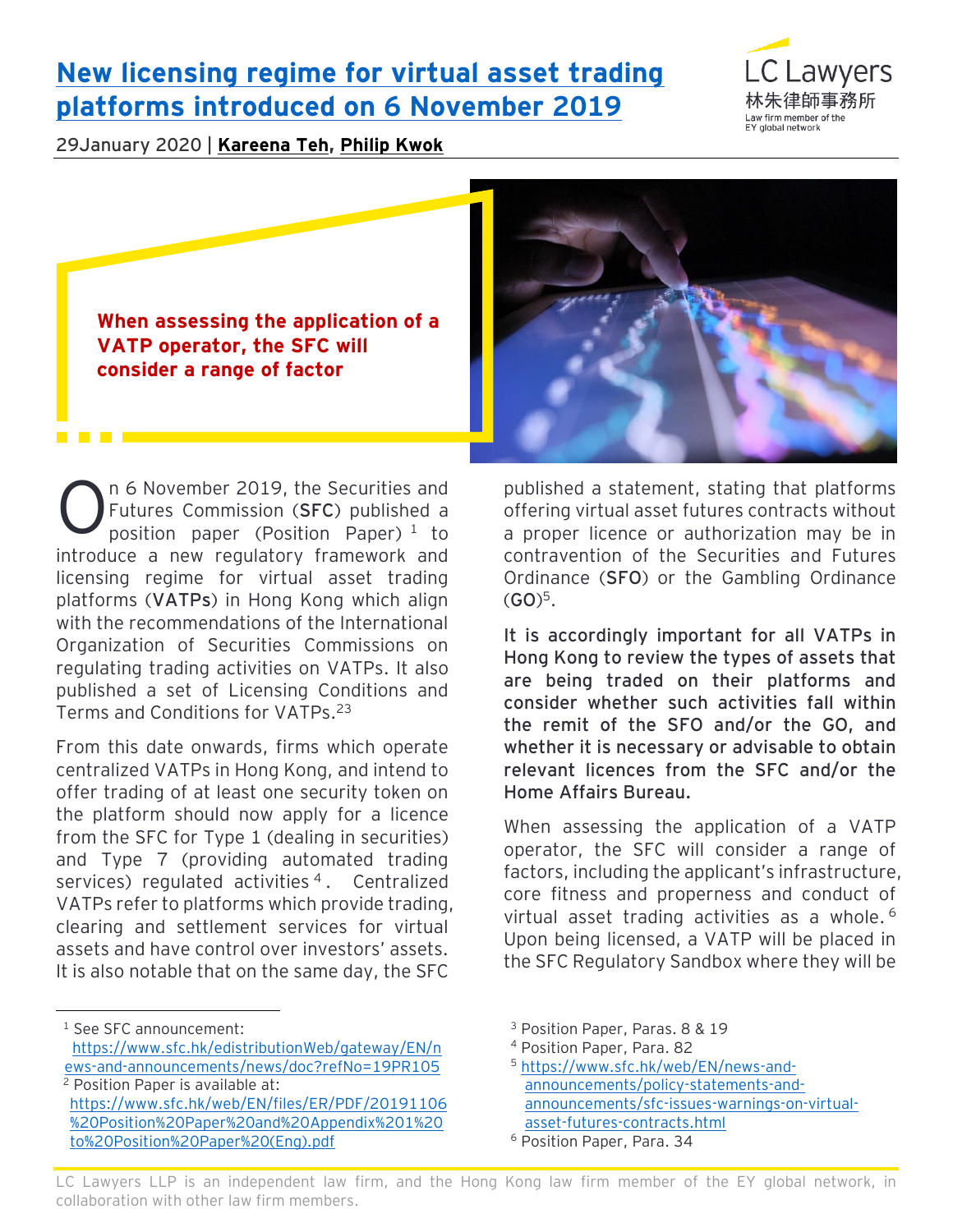subject to closer supervision from the SFC as well as reporting obligations.<sup>7</sup>

In addition to the usual regulatory requirements imposed on SFC licensed intermediaries, successful applicants will also be subject to strict licensing conditions. For example, licensed VATP may only provide services to "professional investors" (as defined under the SFO) and to comply with the SFC's

- <sup>7</sup> Position Paper, Paras. 10 & 85
- <sup>8</sup> Position Paper, Para. 40
- <sup>9</sup> Position Paper, Paras. 8 & 19

prescribed "Terms and Conditions for VATP Operators".<sup>8</sup>

The new regulatory framework is designed based on the recommendations of the International Organization of Securities Commissions and enables investors to identify VATP operators in Hong Kong that are under the supervision of the SFC.<sup>9</sup>